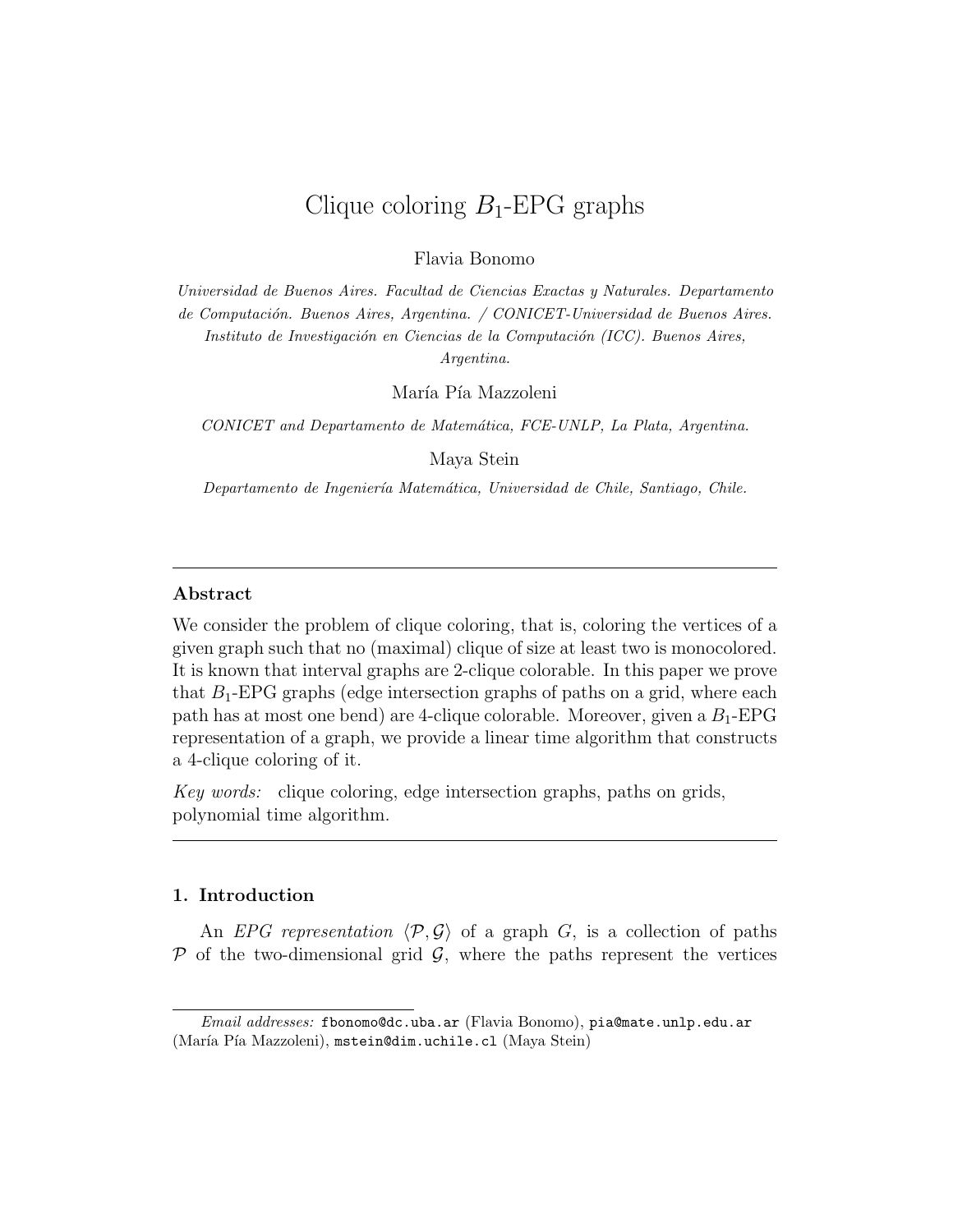of *G* in such a way that two vertices are adjacent in *G* if and only if the corresponding paths share at least one edge of the grid. A graph which has an EPG representation is called an *EPG graph* (EPG stands for Edgeintersection of Paths on a Grid). In this paper, we consider the subclass *B*1-EPG. A *B*1*-EPG representation* of *G* is an EPG representation in which each path in the representation has at most one *bend* (turn on a grid point). Recognizing *B*1-EPG graphs is an NP-complete problem [11]. Also, both the coloring and the maximum independent set problem are NP-complete for *B*1-EPG graphs [9].

EPG graphs have a practical use, for example, in the context of circuit layout setting, which may be modelled as paths (wires) on a grid. In the knock-knee layout model, two wires may either cross or bend (turn) at a common point grid, but are not allowed to share a grid edge; that is, overlap of wires is not allowed. In this context, some of the classical optimization graph problems are relevant, for example, maximum independent set and coloring. More precisely, the layout of a circuit may have multiple layers, each of which contains no overlapping paths. Referring to a corresponding EPG graph, then each layer is an independent set and a valid partitioning into layers corresponds to a proper coloring.

In this paper, we consider the problem of *clique coloring*, that is, coloring the vertices of a given graph such that no (maximal) clique of size at least two is monocolored. Clique coloring can be seen also as coloring the clique hypergraph of a graph. The question of coloring clique hypergraphs was raised by Duffus et al. in [8].

We prove that  $B_1$ -EPG graphs are 4-clique colorable. Moreover, given a *B*1-EPG representation of a graph, we provide a linear time algorithm that constructs a 4-clique coloring of it.

# **2. Preliminaries**

All graphs considered here are connected, finite and simple, we follow the notation of  $[2]$ . The vertex set of a graph *G* is denoted by  $V(G)$ . A *complete graph* is a graph that has all possible edges. A *clique* of a graph *G* is a maximal complete subgraph of *G*.

A *k*-coloring of a graph *G* is a function  $f: V(G) \to \{1, 2, ..., k\}$  such that  $f(v) \neq f(w)$  for adjacent vertices  $v, w \in V(G)$ . The *chromatic number*  $\chi(G)$ of a graph *G* is the smallest positive integer *k* such that *G* has a *k*-coloring. A *k*-*clique coloring* of a graph *G* is a function  $f: V(G) \rightarrow \{1, 2, \ldots, k\}$  such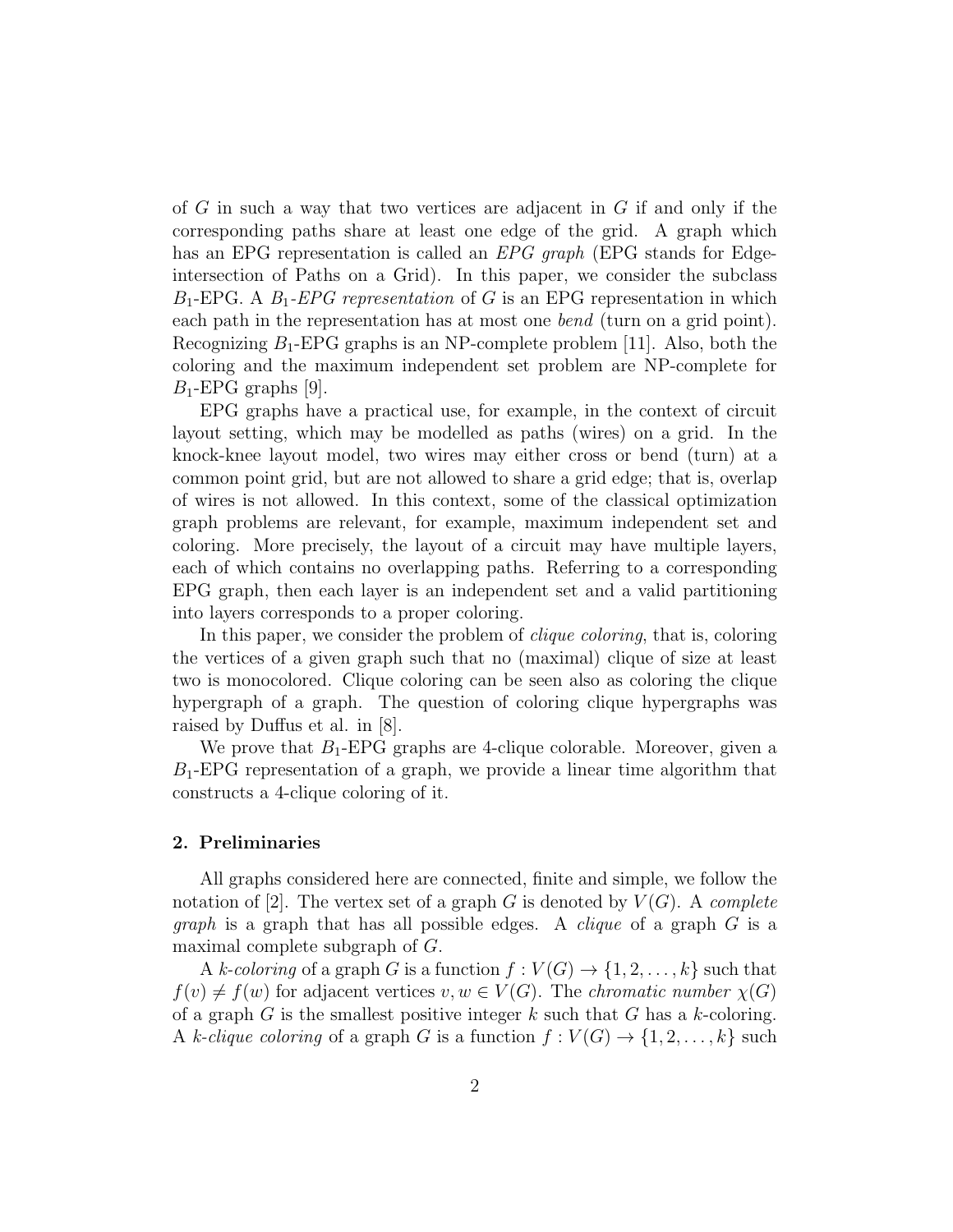that no clique of *G* with size at least two is monocolored. A graph *G* is *k-clique colorable* if *G* has a *k*-clique coloring. The *clique chromatic number* of *G*, denoted by  $\chi_c(G)$ , is the smallest *k* such that *G* has a *k*-clique coloring.

Clique coloring has some similarities with usual coloring. For example, every *k*-coloring is also a *k*-clique coloring, and  $\chi(G)$  and  $\chi_c(G)$  coincide if *G* is triangle-free. But there are also essential differences, for example, a clique coloring of a graph need not be a clique coloring for its subgraphs. Indeed, subgraphs may have a greater clique chromatic number than the original graph. Another difference is that even a 2-clique colorable graph can contain an arbitrarily large clique. It is known that the 2-clique coloring problem is NP-complete, even under different constraints [1, 12].

Many families of graphs are 3-clique colorable, for example, comparability graphs, co-comparability graphs, circular arc graphs and the *k*-powers of cycles  $[3, 5, 8, 7]$ . In  $[1]$ , Bacsó et al. proved that almost all perfect graphs are 3-clique colorable and conjectured that all perfect graphs are 3-clique colorable. This conjecture was recently disproved by Charbit et al. [6], who show that there exist perfect graphs with arbitrarily large clique chromatic number. Previously known families of graphs having unbounded clique chromatic number are, for example, triangle-free graphs, UE graphs (edge intersection graphs of paths in a tree), and line graphs [1, 4, 13].

It has been proved that chordal graphs, and in particular interval graphs, are 2-clique colorable [14]. Moreover, the following result holds for strongly perfect graphs, a superclass of chordal graphs.

# **Lemma 1 (Bacsó et al. [1]).** *Every strongly perfect graph admits a* 2-*clique coloring in which one of the color classes is an independent set.*

For chordal graphs, such a coloring can be easily obtained in linear time, by a slight modification of the 2-clique coloring algorithm for chordal graphs proposed in [14]. Namely, let  $v_1, \ldots, v_n$  be a perfect elimination ordering of the vertices of a chordal graph  $G$ , i.e., for each *i*,  $N[v_i]$  is a clique of  $G[\{v_i, \ldots, v_n\}]$ ; color the vertices from  $v_n$  to  $v_1$  with colors *a* and *b* in such a way that  $v_n$  gets color  $a$  and  $v_i$  gets color  $b$  if and only if all of its neighbors that are already colored got color *a*. A perfect elimination ordering of the vertices of a chordal graph can be computed in linear time [15].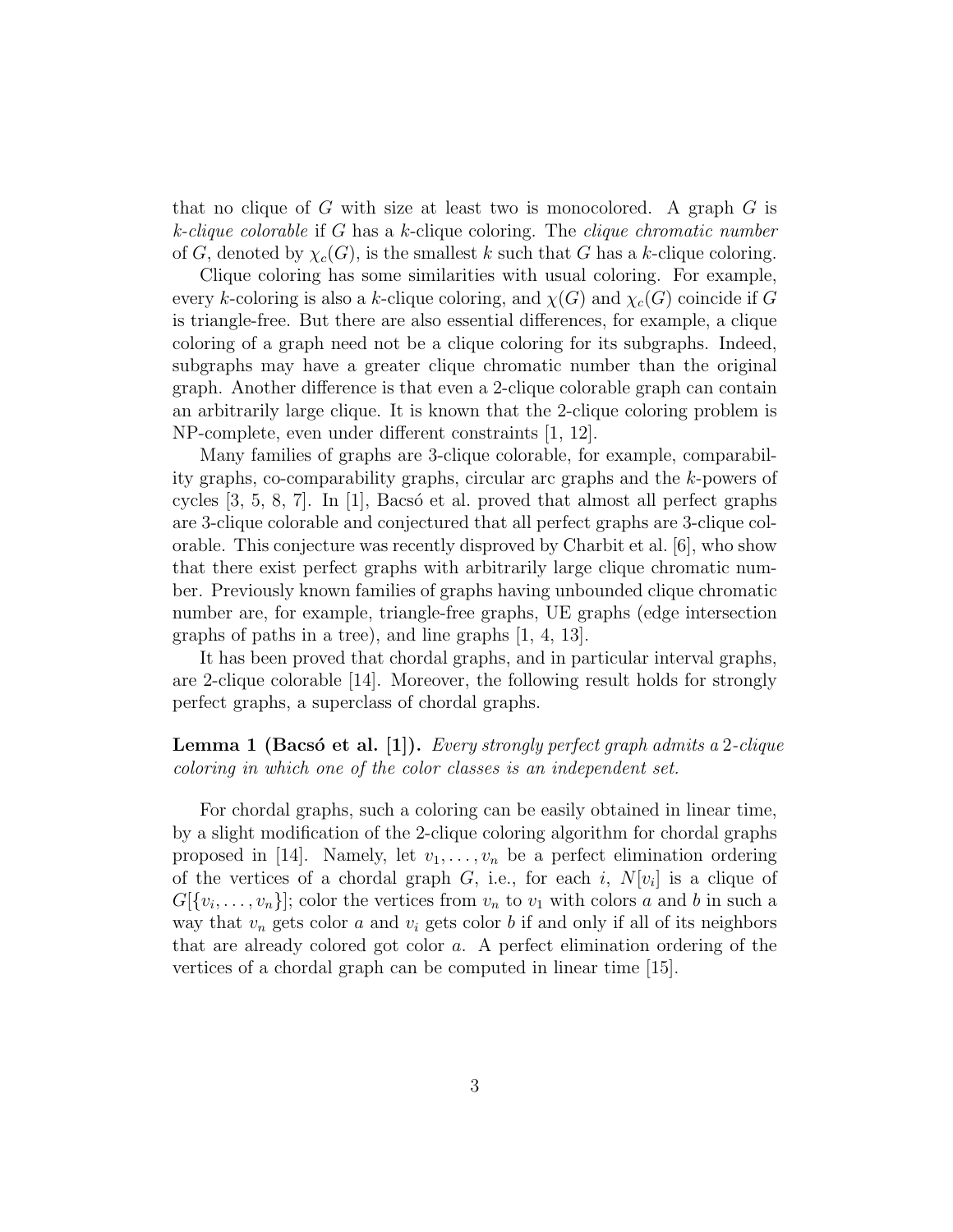#### **3. B1-EPG graphs are 4-clique colorable**

In this section, we prove that *B*1-EPG graphs are 4-clique colorable. We need the following definitions and theorem.

Let  $\langle \mathcal{P}, \mathcal{G} \rangle$  be a  $B_1$ -EPG representation of a graph *G*. A clique *C* of *G* is an *edge clique* of *⟨P, G⟩* if all the paths of *P* that correspond to the vertices of *C* share a common edge of the grid *G*. A clique *C* of *G* is a *claw clique* of  $\langle P, \mathcal{G} \rangle$  if there is a point *x* of the grid and three edges of the grid sharing x (they may be shaped  $\perp$ ,  $\top$ ,  $\vdash$ , or  $\dashv$ ), such that each path of  $\mathcal{P}$  that corresponds to a vertex of *C* contains two of these three edges, and every pair of these three edges is contained in at least one path  $P$  of  $P$  (so, it is not an edge clique). We say that the claw clique is *centered at x*, or that *x* is the *center* of the claw clique. An example can be seen in Figure 1.



Figure 1: A  $B_1$ -EPG representation of the 3-sun. The central triangle  $\{2, 3, 5\}$  is a claw clique; the other three triangles are edge cliques (figure from [10]).

**Theorem 2 (Golumbic et al. [10]).** *Let*  $\langle P, \mathcal{G} \rangle$  *be a*  $B_1$ -*EPG representation of a graph G. Every clique in G corresponds to either an edge clique or a claw clique in*  $\langle \mathcal{P}, \mathcal{G} \rangle$ .

Now we can prove the main result of this paper.

**Theorem 3.** *Let G be a B*1*-EPG graph. Then, G is 4-clique colorable. Moreover, given a*  $B_1$ -*EPG representation of G, a 4-clique coloring of G in which one of the color classes is an independent set can be obtained in linear time on the number of vertices and edges.*

*Proof.* Let  $\langle \mathcal{P}, \mathcal{G} \rangle$  be a  $B_1$ -EPG representation of the graph *G*. Each path of  $P$  is composed of either a single segment, formed by one or more edges on the same row or column of the grid  $G$ , or of two segments sharing a point of the grid, one horizontal (i.e., in a row) and one vertical (i.e., in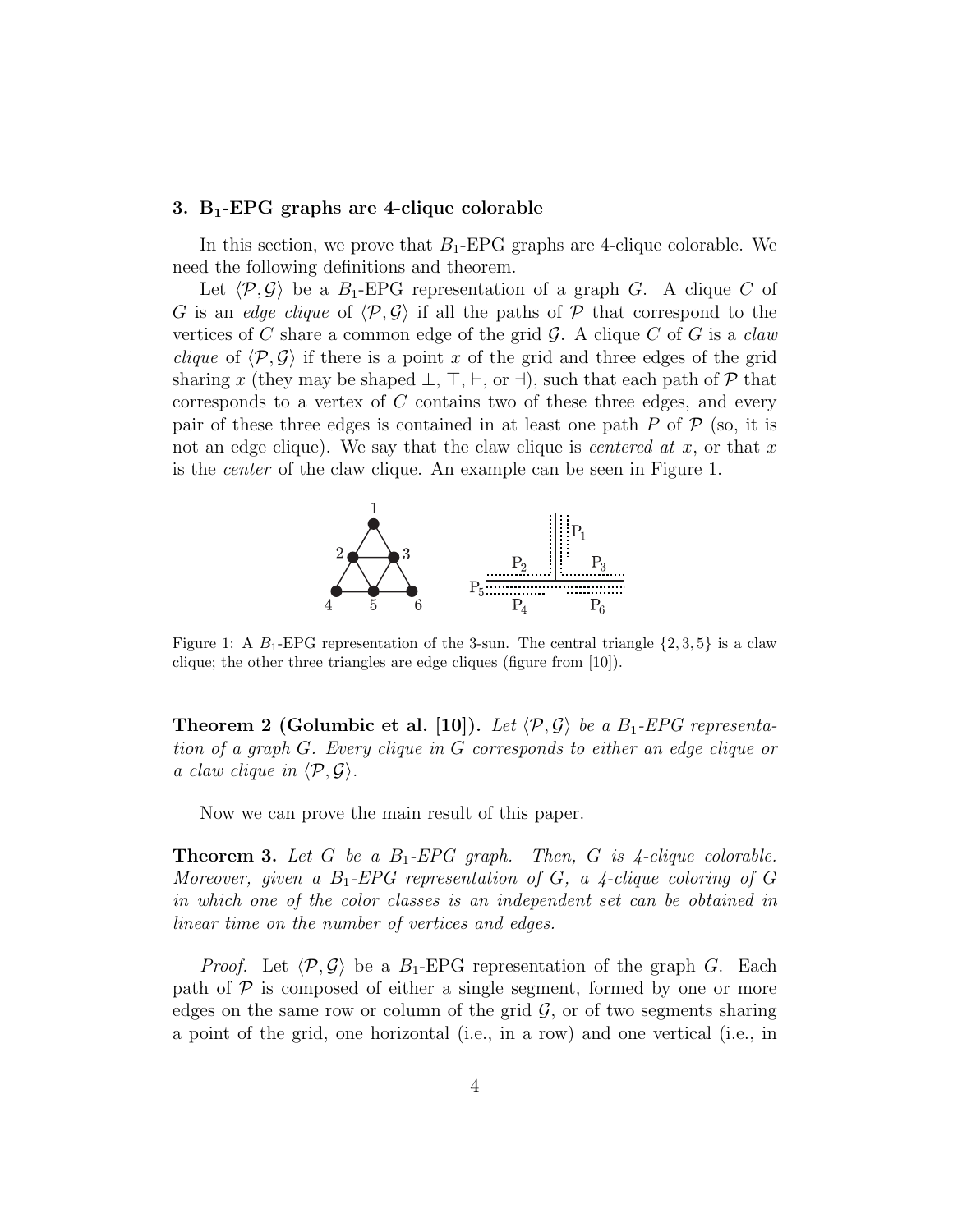a column). We will first assign colors independently to the horizontal and vertical segments of each path, and then we will show how to combine those colors into a single color for each path, as required.

First, we use Lemma 1 to color the segments on each row and each column of *G* as if they were vertices of an interval graph, with two colors *a* and *b*, such that the segments colored *b* form an independent set, i.e., a pairwise non intersecting set, on each row (respectively column).

We thus obtain four types of paths according to the colors given to their corresponding segments:  $(a, a)$ ,  $(a, b)$ ,  $(b, a)$ ,  $(b, b)$ , where the first component corresponds to the horizontal segment of the path and the second component corresponds to the vertical segment of the path; if one of these parts does not exist, we assign an *a* to the missing component.

Observe that

the color class 
$$
(b, b)
$$
 is an independent set.  $(1)$ 

Let us now investigate which cliques could be monocolored. Edge cliques of  $\langle \mathcal{P}, \mathcal{G} \rangle$  are also cliques of the interval graph corresponding to the row of the grid, respectively column of the grid, to which the edge (where all the paths of the clique intersect) belongs. Thus, the colors of the paths in such a clique have to be different in the horizontal component (respectively in the vertical component), that is, the clique is not monocolored.

Let us now turn to the claw cliques. Suppose that there is a claw clique which is monocolored. Then this clique contains at least two paths whose horizontal segments overlap, and have the same color, and the same is true for vertical segments. Since the horizontal segments colored *b* form an independent set, and the same is true for the vertical segments, the only possible coloring of the paths in our monocolored claw clique is (*a, a*).

Now, for each point x of the grid which is the center of one or more claw cliques monocolored  $(a, a)$ , we will perform a recoloring of one or two paths having a bend at x. In this way, each path will be recolored at most once, as it has at most one bend. Paths without bends will not be recolored.

The order in which we process the points *x* of the grid does not matter: The recolorings are independent of recolorings at other grid points. In the recoloring we will assign color *b* to some segments that were originally colored *a*, obeying the following rules, for any fixed point *x* of the grid:

(I) the recolored paths either get color (*a, b*) or (*b, a*),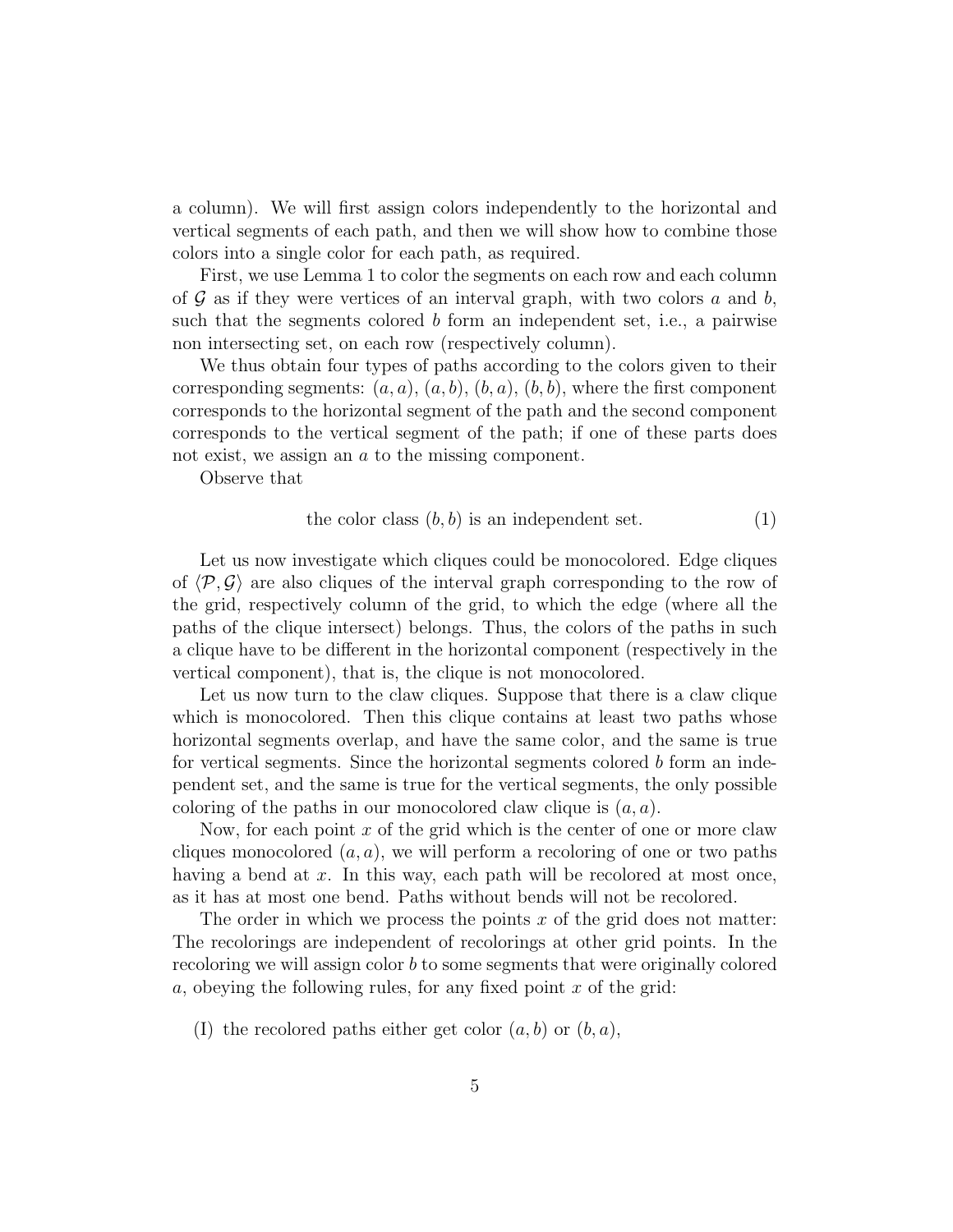- (II) every segment of a path with a bend at *x* that is recolored *b* is contained in a segment of a path with a bend at *x* that is colored *a*;
- (III) if we recolor two paths with a bend at *x*, they only share *x* (i.e., they are shaped  $\sqsubset$  and  $\sqsupset$  or  $\sqsubset$  and  $\sqsupset$ ;
- (IV) after recoloring, there is no claw clique colored (*a, a*) centered at *x*.

It will be explained below how to construct a recoloring obeying rules  $(I) - (IV)$ . Once such a recoloring is found, the segments colored *b* may no longer be an independent set, but properties  $(I) - (III)$  prevent us from creating new monocolored cliques. Indeed, property (II) ensures that we create no monocolored edge clique. We claim that properties  $(I) - (III)$ guarantee we have no new monocolored claw clique. Assume instead that a claw clique centered at a grid point *x* gets monocolored after the process, and by symmetry assume it is shaped *⊥*. By (I), it is either monocolored (*a, b*) or (*b, a*). In the first case, the vertical segment of one of the paths having a bend at  $x$ , let us say  $P$ , has to be recolored, because the segments that were originally colored *b* formed an independent set. Property (II) implies that there is a path *Q* having a bend at *x* and whose vertical segment contains the vertical segment of *P* and is colored *a*; This leads to a contradiction, because by maximality, *Q* belongs to the clique. In the second case, since by (III) at most one of the paths of the clique that have a bend at *x* was recolored, and the segments that were originally colored *b* formed an independent set, the horizontal segments of all the paths that belong to the clique and do not have a bend at *x* were recolored *b*. Property (II) implies that there is a path belonging to the clique whose horizontal segment is colored *a*, a contradiction as well. These observations and property (IV) ensure that after going through all grid points, we have found a 4-clique coloring of *G*. By (1) and by Property (I), the coloring has an independent color class.

Let us now explain how we find the recoloring with properties  $(I)$ ,  $(II)$ , (III) and (IV), for a fixed grid point *x*. We distinguish three cases. Let us say a shape is *missing* at *x* if either there is no path of this shape with a bend at *x* or there is at least one path of this shape with a bend at *x* that is not colored (*a, a*).

**Case 1:** Two or more of the shapes  $\bot, \bot, \top, \top$  are missing at *x*.

If there is no  $(a, a)$ -colored claw clique centered at  $x$ , we do not recolor anything. Clearly,  $(I) - (IV)$  hold. Otherwise, there is a unique  $(a, a)$ -colored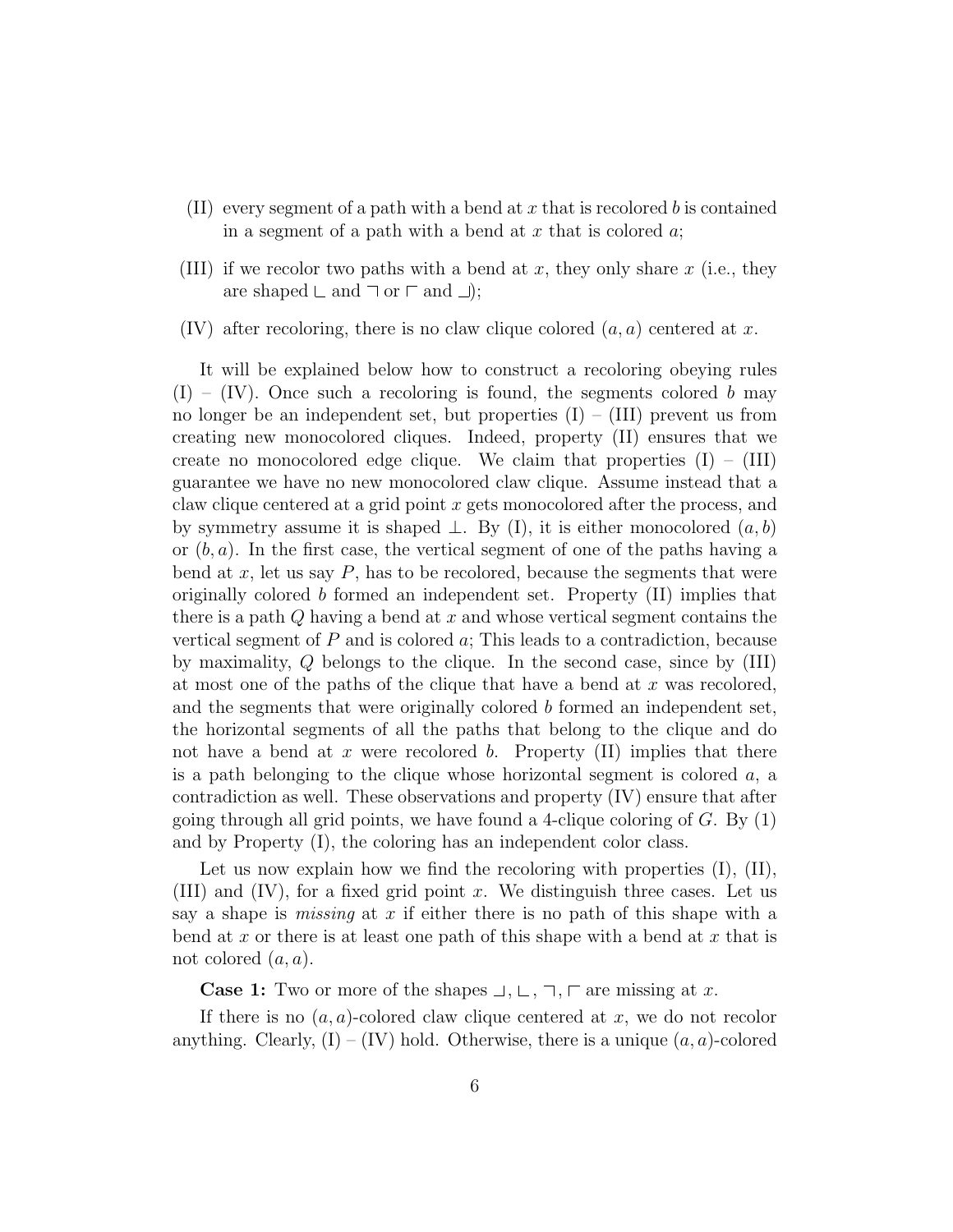claw clique at *x*, and symmetry allows us to assume this clique is shaped *⊥*. Both shapes  $\sqsupset$  and  $\sqsubset$  are missing at *x*. Of all  $\sqcup$ - or  $\sqsubset$ -shaped paths with bend at *x*, choose the one with the shortest vertical segment, and recolor it  $(a, b)$ . Then  $(I) - (IV)$  hold.

**Case 2:** Exactly one of the shapes  $\Box, \Box, \Box, \Box$  is missing at *x*.

By symmetry, we can assume  $\Gamma$  is missing at *x*. Let  $\mathcal P$  be the set of all paths with bend at *x* that have the shape  $\perp$ . If there is a path  $P \in \mathcal{P}$  whose horizontal segment is contained in another path with bend at *x*, then recolor *P* with (*b, a*). Otherwise, if there is a path *P* in *P* whose vertical segment is contained in another path with bend at  $x$ , then recolor  $P$  with  $(a, b)$ . In both cases, the choice of *P* ensures that  $(I) - (IV)$  hold.

It remains to consider the case that for each of the paths in  $P$ , their horizontal (vertical) segment strictly contains all horizontal (vertical) segments of paths with bend at *x* (in particular,  $|\mathcal{P}| = 1$ ). Then, choose any  $\sqsubset$ -shaped path  $P_1$  and any  $\exists$ -shaped path  $P_2$  with bend at *x*, recolor  $P_1$  with  $(a, b)$  and  $P_2$  with  $(b, a)$  and observe that  $(I) - (IV)$  hold by the choice of  $P_1$  and  $P_2$ .

**Case 3:** None of the shapes  $\Box, \Box, \Box, \Box$  is missing at *x*.

Consider the shortest of all segments of paths with bend at *x* (or one of them if there is more than one), and let *Q* be the path it belongs to. By symmetry, we may assume  $Q$  is shaped  $\sqsubset$ , and the shortest segment is the horizontal segment. As in the previous case, let  $P$  be the set of all  $\perp$ -shaped paths with bend at *x*. If there is a path  $P \in \mathcal{P}$  whose horizontal (vertical) segment is contained in another path with bend at *x*, then recolor *P* with  $(b, a)$  (or with  $(a, b)$ , respectively), and recolor  $Q$  with  $(b, a)$ . The choice of *P* and *Q* guarantees (I)– (IV).

Otherwise, for each of the paths in  $P$ , their horizontal (vertical) segment strictly contains all horizontal (vertical) segments of paths with bend at *x*. Choose any  $\Box$ -shaped path  $P_1$  and any  $\Box$ -shaped path  $P_2$  with bend at *x*, and recolor  $P_1$  with  $(a, b)$  and  $P_2$  with  $(b, a)$   $(Q$  is not recolored in this case). Again,  $(I) - (IV)$  hold.

The presented algorithm gives a 4-clique coloring of *G*, where one color class is an independent set. The algorithm can be implemented to run in linear time in the number of vertices and edges of  $G$ .  $\Box$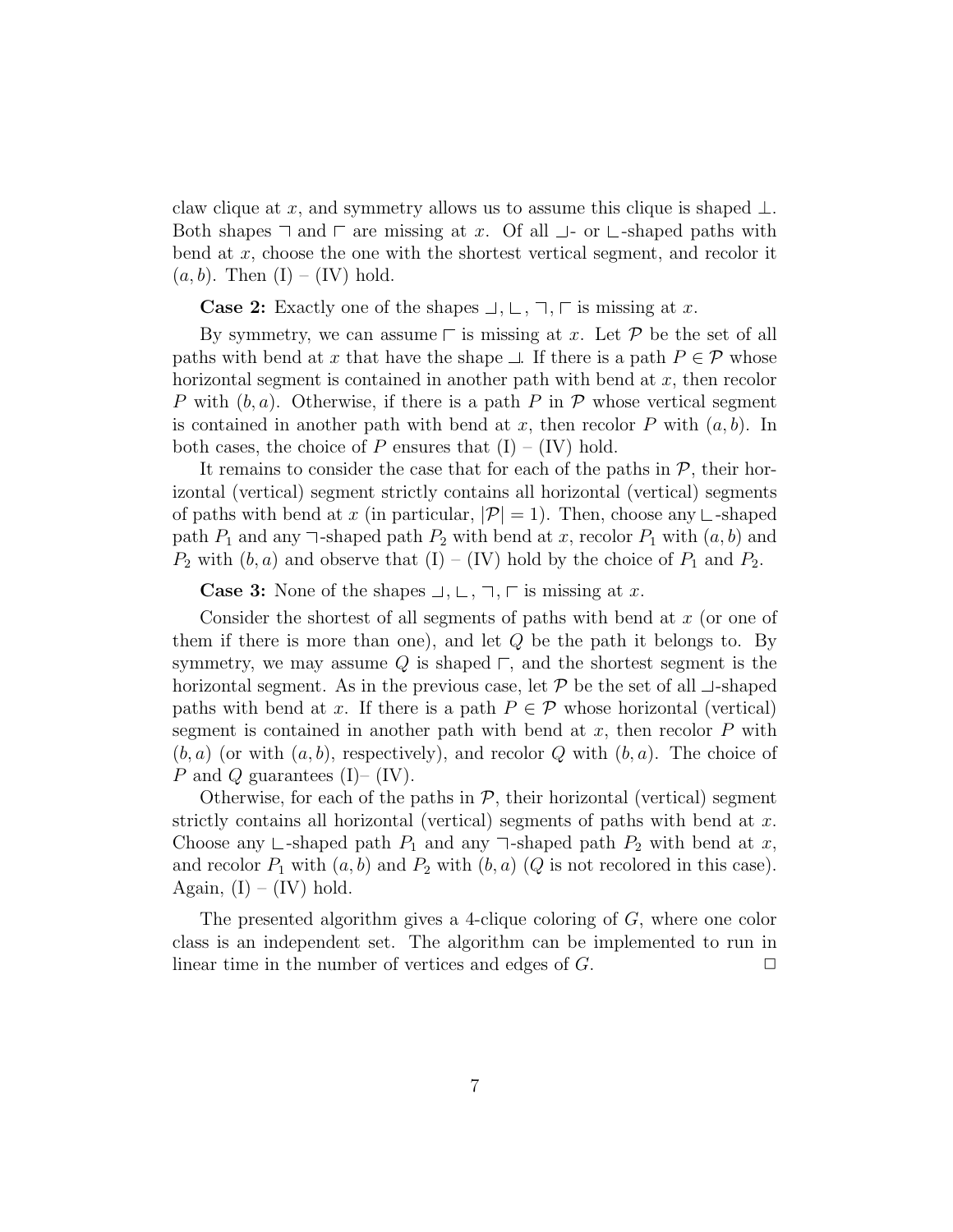### **4. Conclusion**

In this paper we have proved that  $B_1$ -EPG graphs are 4-clique colorable, and that such coloring can be obtained in linear time in the number of vertices and edges of the graph, given a  $B_1$ -EPG representation of it. This algorithm may use four colors in graphs that are in fact 2-clique colorable or 3-clique colorable.

We conjecture that indeed  $B_1$ -EPG graphs are 3-clique colorable. Examples of *B*1-EPG graphs that require three colors for a clique coloring are the odd chordless cycles, and we could not find examples of  $B_1$ -EPG graphs having clique chromatic number 4 (The Mycielski graph with chromatic number 4, line graphs of big cliques and the graph in [6] having clique chromatic number 4 are not  $B_1$ -EPG).

Further open questions are the computational complexity of 2-clique coloring and 3-clique coloring on  $B_1$ -EPG graphs.

**Acknowledgements:** This work was partially supported by UBACyT Grant 20020130100808BA, CONICET PIP 122-01001-00310 and 112-201201-00450CO, and ANPCyT PICT 2012-1324 and 2015-2218 (Argentina), Fondecyt grant 1140766 and "Nucleo Milenio Información y Coordinación en Redes" ICM/FIC P10-024F (Chile), and MathAmSud Project 13MATH-07 (Argentina–Brazil– Chile–France).

# **References**

- [1] G. Bacsó, S. Gravier, A. Gyárfás, M. Preissmann, and A. Sebö. Coloring the maximal cliques of graphs. *SIAM Journal on Discrete Mathematics*, 17(3):361–376, 2004.
- [2] J.A. Bondy and U.S.R. Murty. *Graph Theory*. Springer, New York, 2007.
- [3] C. N. Campos, S. Dantas, and C. P. de Mello. Colouring clique-hypergraphs of circulant graphs. *Graphs and Combinatorics*, 29(6):1713–1720, 2013.
- [4] M. R. Cerioli and P. Petito. Clique-coloring UE and UEH graphs. *Electronic Notes in Discrete Mathematics*, 30:201–206, 2008.